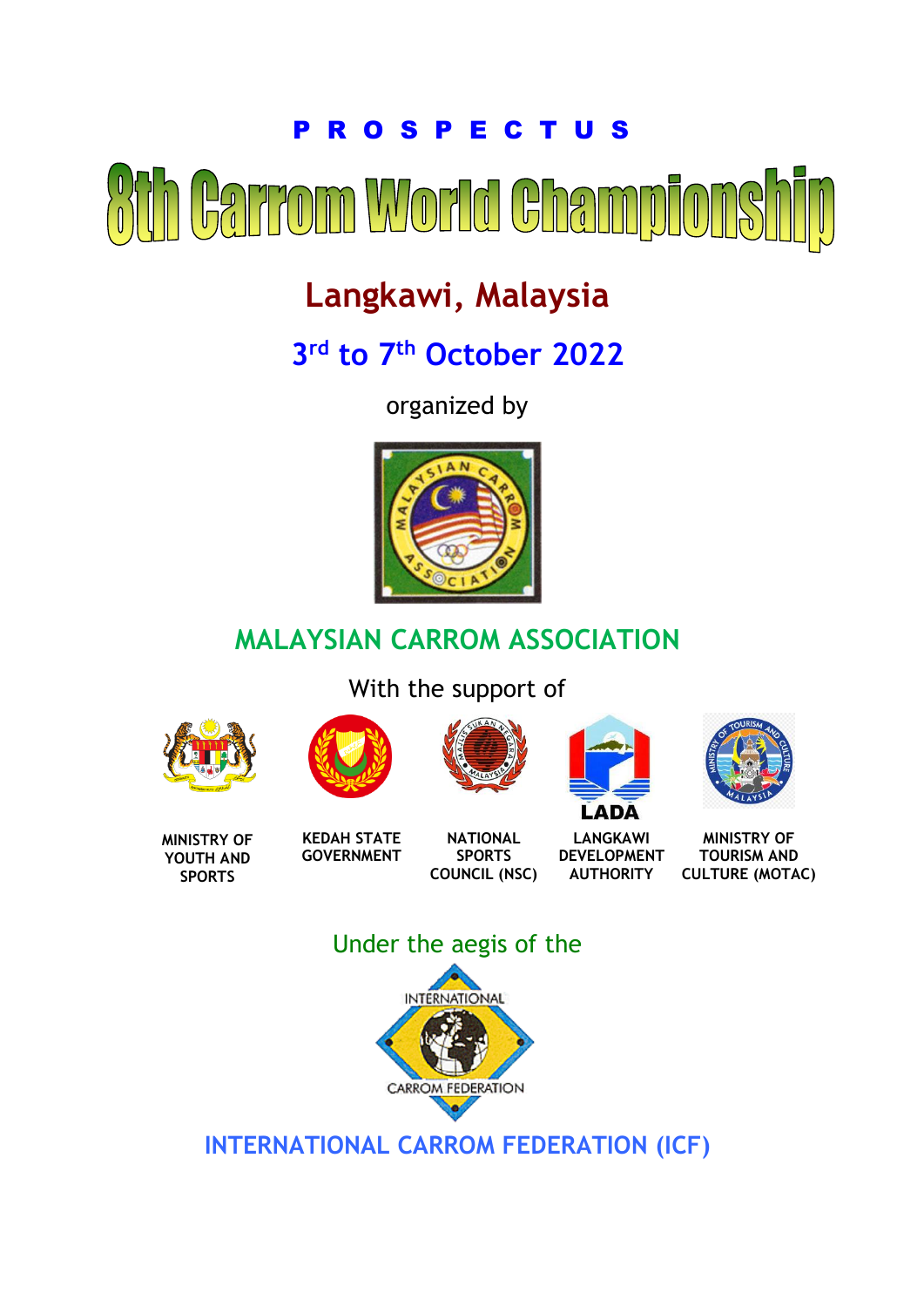



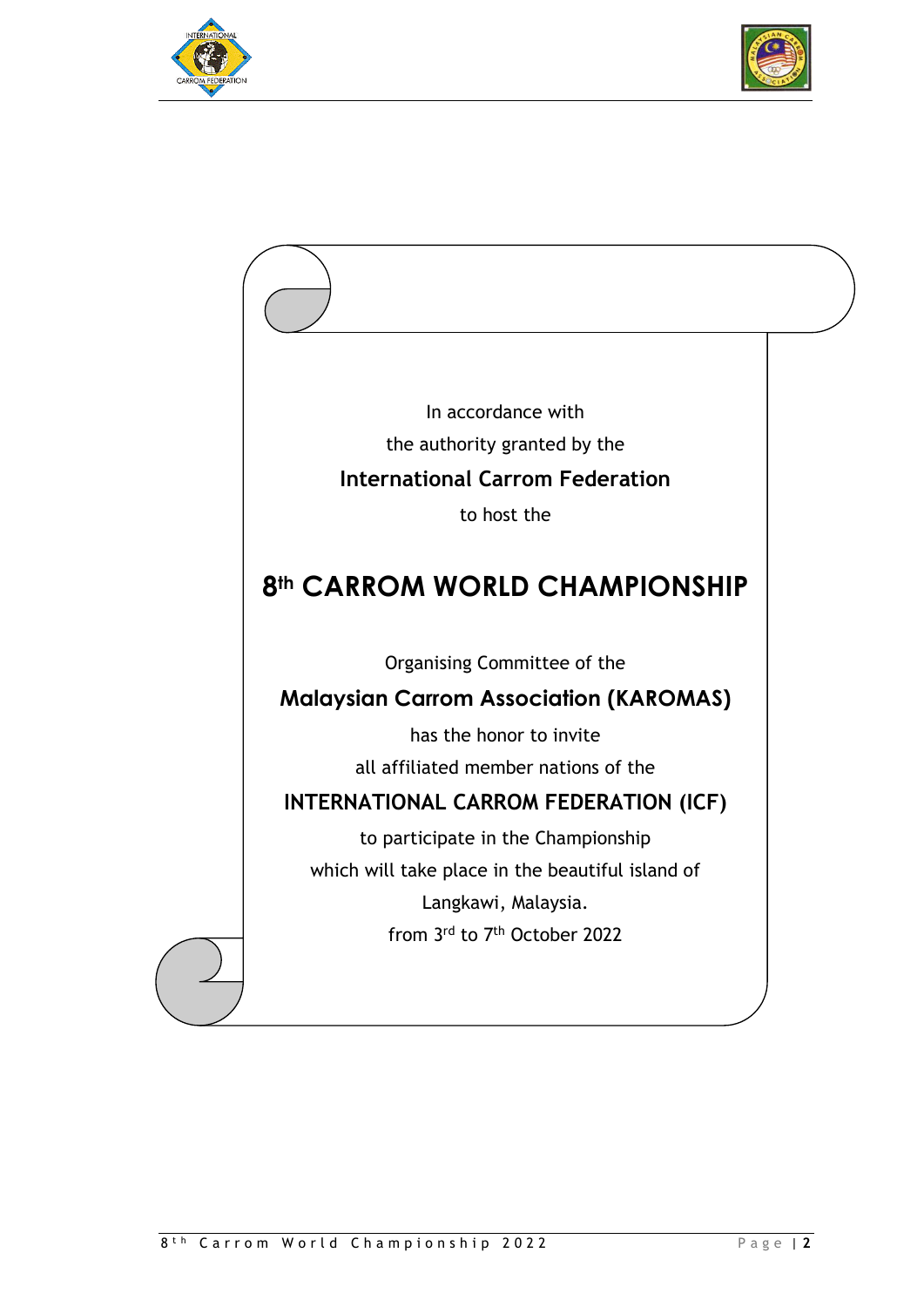





# **INTERNATIONAL CARROM FEDERATION**

### **BOARD OF MANAGEMENT**

| <b>Executive Chairman</b>      |                                  | Mr. Rakibul Hussain (India)                                                                                                                                                                                                       |
|--------------------------------|----------------------------------|-----------------------------------------------------------------------------------------------------------------------------------------------------------------------------------------------------------------------------------|
| President                      |                                  | Mr. Josef Meyer (Switzerland)                                                                                                                                                                                                     |
| <b>Vice-Presidents</b>         | $\ddot{\cdot}$<br>$\ddot{\cdot}$ | Mr. Jakub Novakowski (Poland)<br>Mr. Dohhun Bae (Korea)<br>Mr. Murtaza Khan Zulfee (Pakistan)<br>Mr. Atul Bhave (US)<br>Mr. Paraprama Basnayake (Sri Lanka)<br>Mr. Christopher Walter (Malaysia)<br>Mr. Mohammed Sunahar Ali (UK) |
| Secretary General              |                                  | Mr. V. D. Narayan (India)                                                                                                                                                                                                         |
| <b>Asst Secretary Generals</b> | $\ddot{\cdot}$<br>$\ddot{\cdot}$ | Mr. Murali Balasubramanyam (US)<br>Ms. Elisa Martinelli (Italy)                                                                                                                                                                   |
| Treasurer                      |                                  | Mr. Nazrul Islam (UK)                                                                                                                                                                                                             |
| Asst. Treasurer                |                                  | Mr. Prabhjeet Singh Bachher (India)                                                                                                                                                                                               |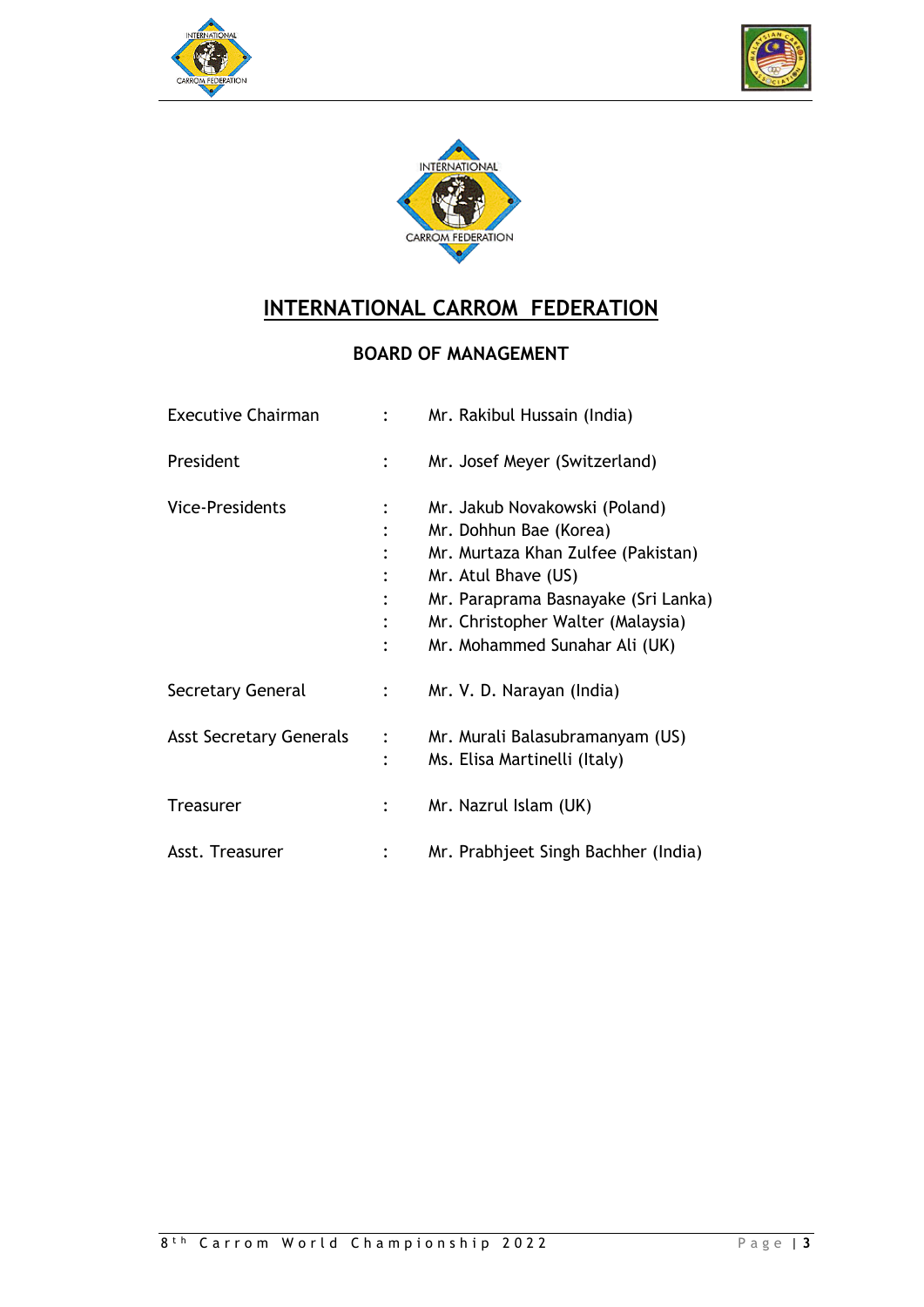



# **CHAMPIONSHIP COMMITTEE**

### **8 th CARROM WORLD CHAMPIONSHIP**

| Chairman                    |                           | Mr. Samohon Kasim, President, MCA        |
|-----------------------------|---------------------------|------------------------------------------|
| Co-Chairman                 |                           | Mr. Josef Meyer, President, ICF          |
| Championship Director       | $\ddot{\cdot}$            | Mr. V.D. Narayan, Sec-Gen, ICF           |
| <b>Organising Secretary</b> |                           | Mr. Sahipulbahri, Sec-Gen, MCA           |
| Championship Secretary      | $\mathbb{R}^{\mathbb{Z}}$ | Mr. Christopher Walter, VP, ICF          |
| <b>Technical Director</b>   | $\ddot{\phantom{a}}$      | Ms. Elisa Martinelli, Asst. Sec-Gen, ICF |
| <b>Chief Referee</b>        |                           | Ketan Chikhale, International Umpire     |
| <b>Members</b>              | $\ddot{\cdot}$            | Mr. Nazrul Islam, Treasurer, ICF         |
|                             |                           | Mr. Jakub Novakowski, VP, ICF            |
|                             |                           | Mr. Frankie Pek, Treasurer, MCA          |
|                             |                           | Mr. Kamaruddin Jasiman, VP, MCA          |
|                             |                           | Mr. P. Krishna Mutri, VP, MCA            |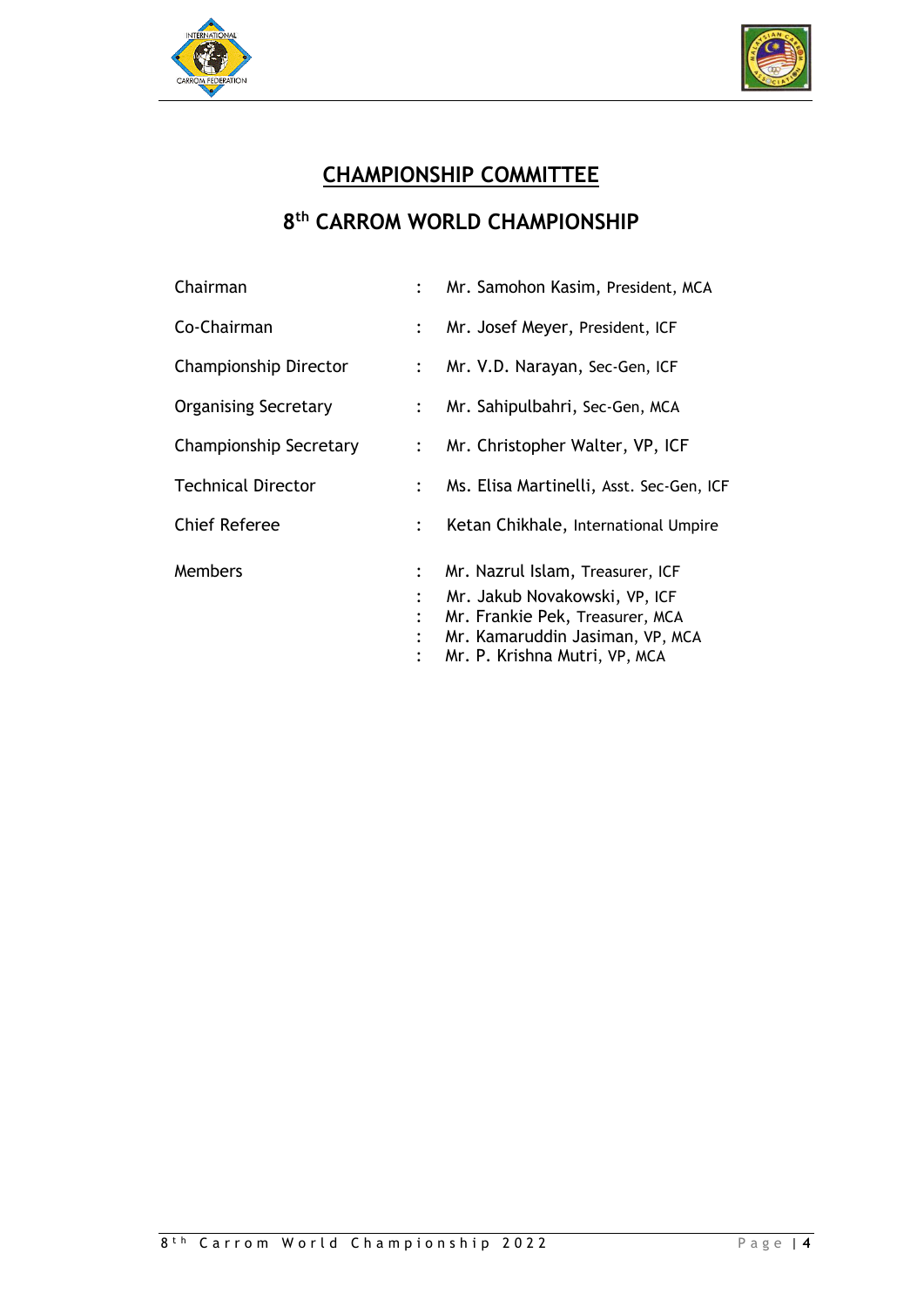



# **PROSPECTUS**

#### **TITLE OF THE CHAMPIONSHIP**

#### *8 th CARROM WORLD CHAMPIONSHIP*

#### **AUTHORITY**

*8th Carrom World Championship* will be organized by the Malaysian Carrom Association under the authority granted by the International Carrom Federation.

#### **DATES**

The 8 th Carrom World Championship will be held from **3 rd to 7 th October 2022**.

#### **VENUE**

Bayview Hotel, Langkawi, Malaysia.

**<https://www.bayviewhotels.com/hotel/bayview-langkawi/>**

#### **ELIGIBILITY**

The Championship is open to Players of the member Federations/Associations affiliated to the International Carrom Federation.

Players from non-member nations may be permitted to take part in the events with the approval of the International Carrom Federation.

| <b>EVENTS</b>                     | <b>MAXIMUM ENTRIES</b> |
|-----------------------------------|------------------------|
| Men's Team                        |                        |
| Men's Singles                     | 4                      |
| Men's Doubles                     | 2 Pairs                |
| Women's Team                      |                        |
| Women's Singles                   | 4                      |
| Women's Doubles                   | 2 Pairs                |
| Swiss League Open (Men and Women) | 8                      |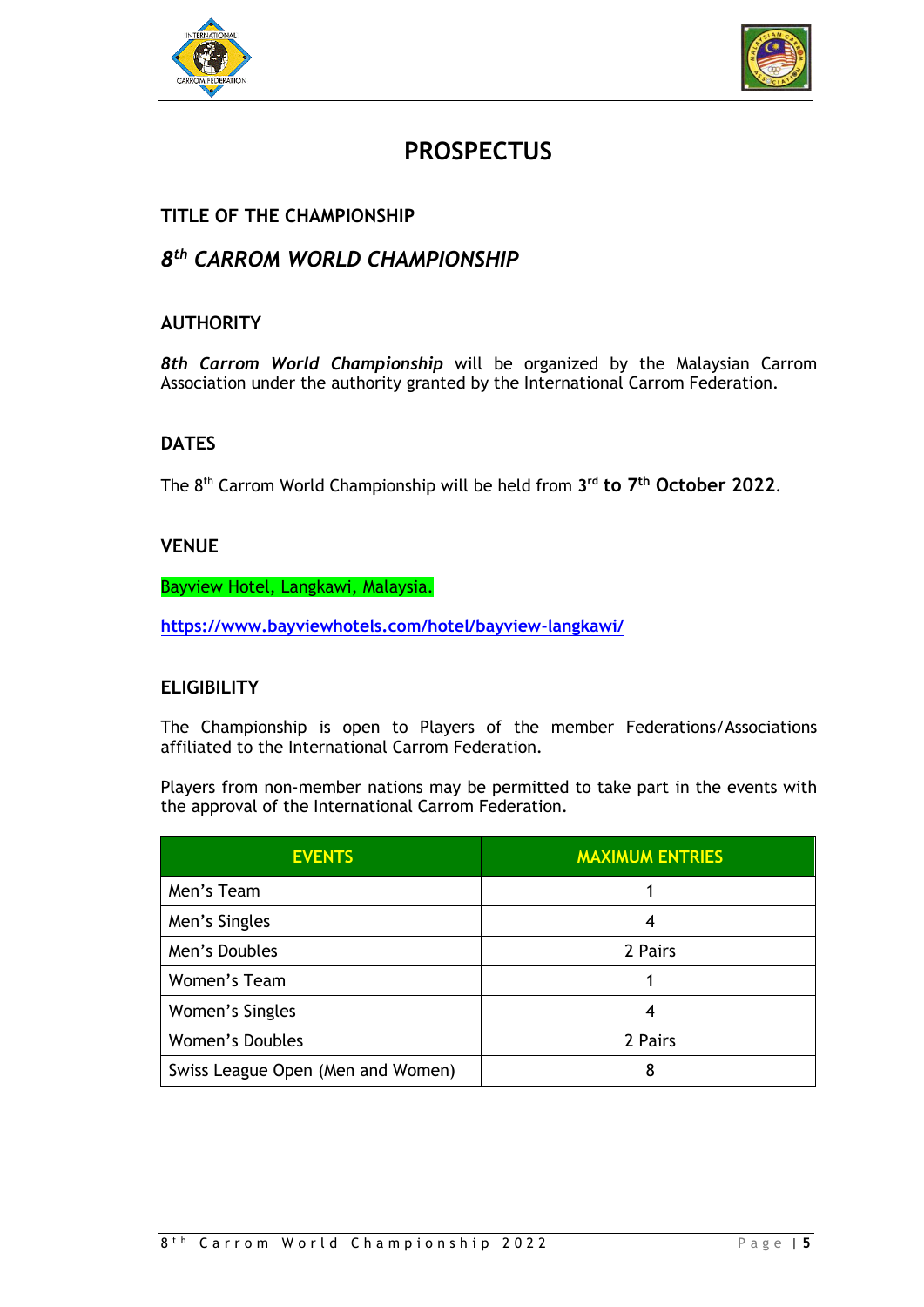



#### **PARTICIPATION FEE**

Participation Fee for the 8<sup>th</sup> Carrom World Championship will be USD350 per player for all events.

Each National Federation/Association may remit the participation fee, as detailed above by 31<sup>st</sup> July 2022 for all members of the contingent of their respective countries. The entry fee shall be remitted to Malaysian Carrom Association through bank transfer as per details given as under:

| Beneficiary          | PERSATUAN KAROM MALAYSIA                   |
|----------------------|--------------------------------------------|
| Bank:                | <b>HONG LEONG BANK BERHAD</b>              |
| Address:             | Brickfields Branch, Kuala Lumpur, Malaysia |
| Bank Account No.     | 292-00-03373-7                             |
| IFSC/RTGS/SWIFT Code | <b>HLBBMYKL</b>                            |

#### **RULES**

The tournament will be conducted in accordance with the 'Laws of Carrom' as adopted by the International Carrom Federation and as per other regulations for the Championship.

#### **UMPIRING**

The Umpiring will be in English. Matches will be supervised by the International and National Grade Umpires (both local and foreign).

#### **PARTICIPATION / ENTRY**

Each Federation/Association may enter maximum of 4 men players  $\hat{a}$  4 women players in the tournament. 2 team managers respectively for men & women, which may also include a coach.

The Championship Committee, however, reserves the right to reject any entry without assigning any reason.

#### **SUBMISSION OF ENTRIES**

Entries shall be submitted on the Entry Form being sent along with the Prospectus. Entry Form duly filled in shall be sent together with requisite entry fee on or before  $31<sup>st</sup>$  July 2022 to

Mr. Sahipul Sahiddin Organising Secretary 8<sup>th</sup> Carrom World Championship

Email: [sahipul65@gmail.com](mailto:sahipul65@gmail.com) Mobile: +60(12) 371 0575

and copy endorsed to

| Mr. V.D. Narayan | Email: sgicf2018@gmail.com                         | Mobile: +91 99908 59696 |
|------------------|----------------------------------------------------|-------------------------|
|                  | Secretary General, International Carrom Federation |                         |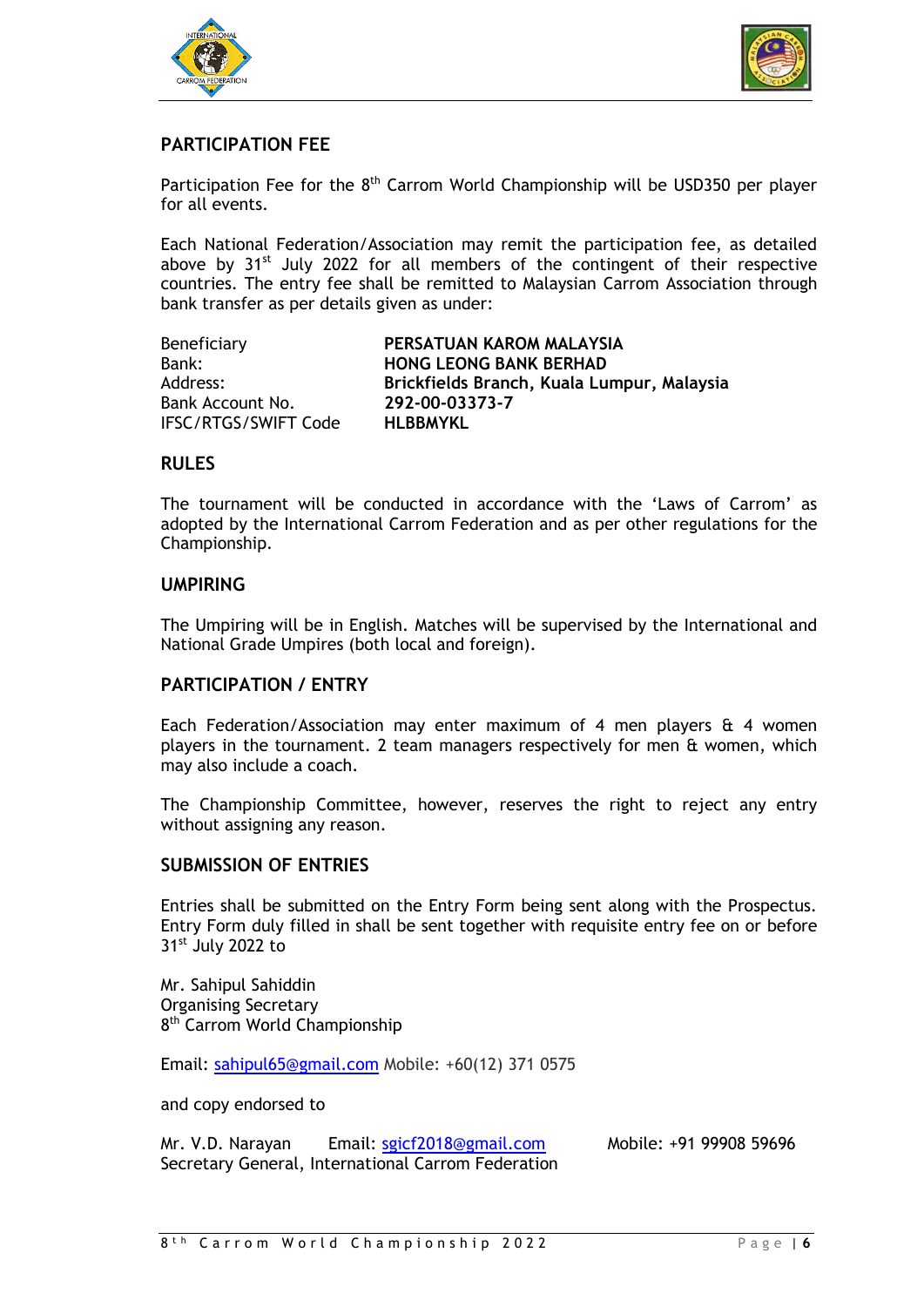



Mr. Josef Meyer Email: jmeyer@axiomag.ch President, International Carrom Federation

All forms should be signed by the President/Secretary of the nominating Federation/ Association with their office seal affixed.

#### **MATCH SCHEDULE**

The Championship Schedule will be provided for on 2nd October 2022 at the Managers Meeting which will be held at 9 pm (after dinner). All other relevant information shall be provided to the participating teams in this meeting.

#### **HOSPITALITY**

Free hospitality i.e., boarding, lodging & local transport will be provided to the participants listed on official Entry Forms and ICF / Technical officials from 12 noon of 2<sup>nd</sup> October 2022 to 12 noon of 8<sup>th</sup> October 2022.

#### **TRANSPORT**

The host Association will receive all the participants at Langkawi International Airport (LGK) and shift them to their hotel and send them off to Airport for their return journey.

#### **INSURANCE**

All participating Federations/Associations must get Travel/Medical Insurance Cover for their players/officials for the period of their stay in Langkawi for participation in the championship before they depart for Malaysia from their respective places.

#### **UNIFORM**

All players and Managers/Coaches must be in proper uniform. The name of their respective countries should be printed at both front and back of their T-Shirts/Track Suit (Top) in BLOCK CAPITAL letters. The National Federation of each country shall mention the color of uniform in the prescribed entry form.

#### **PROTEST**

All protests shall be submitted as per provisions of the 'Laws of Carrom', along with scrutiny fee of USD50.

If the protest is upheld, the match shall continue from the particular board in which the protest was lodged, and scrutiny fee refunded. In case the protest is overruled, the result already obtained shall stand and the scrutiny fee forfeited.

#### **EQUIPMENTS**

'SYNCO Limited Edition' Brand Carrom Boards and 'SYNCO Premia' c/m will be used for the Championships. Potato starch would be used as powder for play.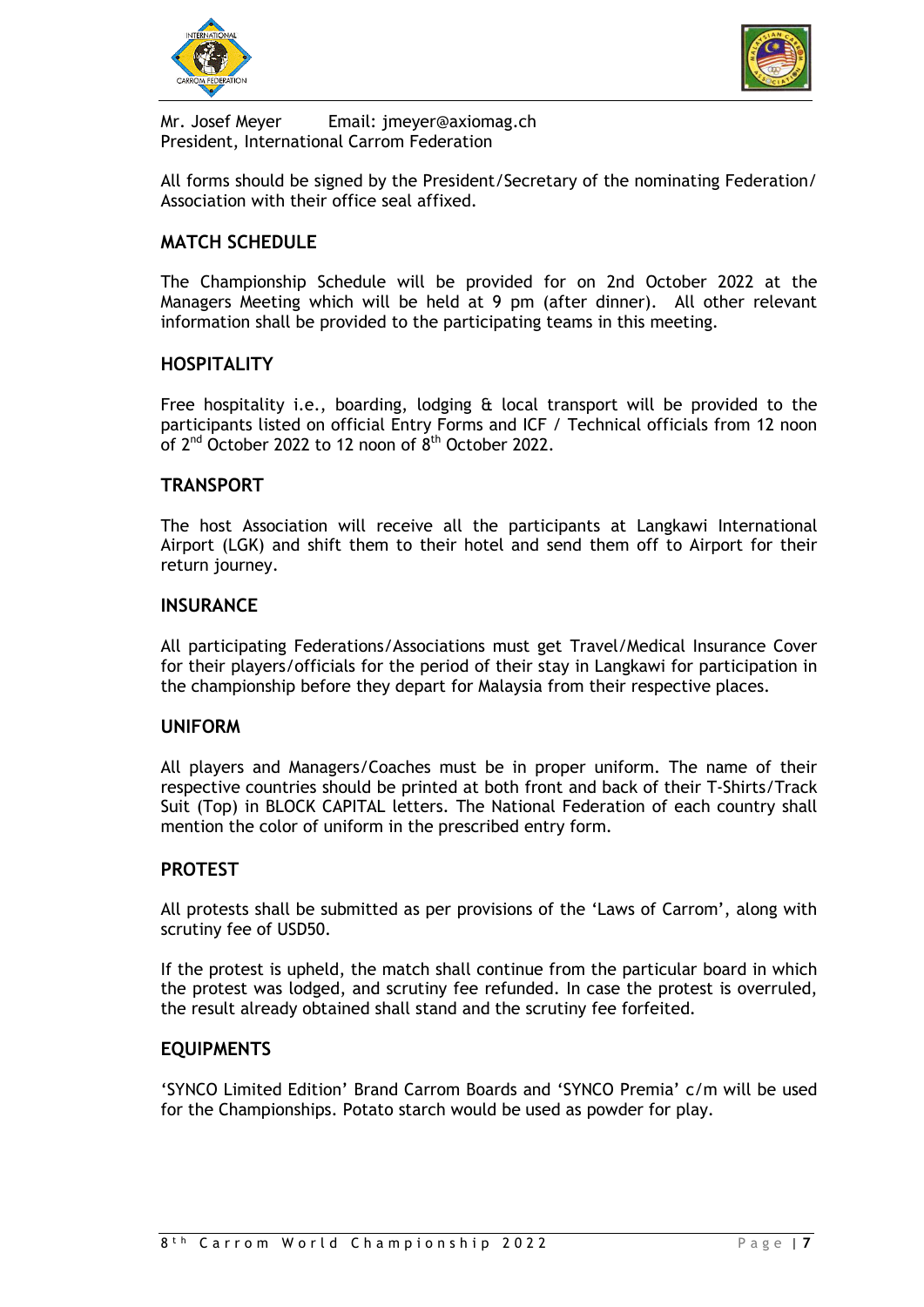



#### **ADDRESS FOR COMMUNICATION**

Mr. Sahipul Sahiddin Organising Secretary 8<sup>th</sup> Carrom World Championship

Email: [sahipul65@gmail.com](mailto:sahipul65@gmail.com) Mobile: +60(12) 371 0575

#### **LAST DATE FOR ENTRIES**

Last date for receipt of entries for all events is 31<sup>st</sup> July 2022.

#### **PARTICIPANTS' INFORMATION**

The participating Federations shall inform their complete arrival and departure program in Malaysia and the number of vegetarian participants, to the Organizing Secretary.

#### **CANCELLATIONS**

In case of cancellation of entries:

- Cancel before the 14th of August 2022, 60% of the amount of the entries will be kept.
- Cancel after the 14th of August 2022, the full amount of the entries will be kept.

#### **TOURIST PLACES IN LANGKAWI**

**<https://www.thrillophilia.com/places-to-visit-in-langkawi>**

mit put latte

\_\_\_\_\_\_\_\_\_\_\_\_\_\_\_\_\_\_\_\_\_\_\_\_\_\_\_\_\_ **CHRISTOPHER WALTER** Championship Secretary